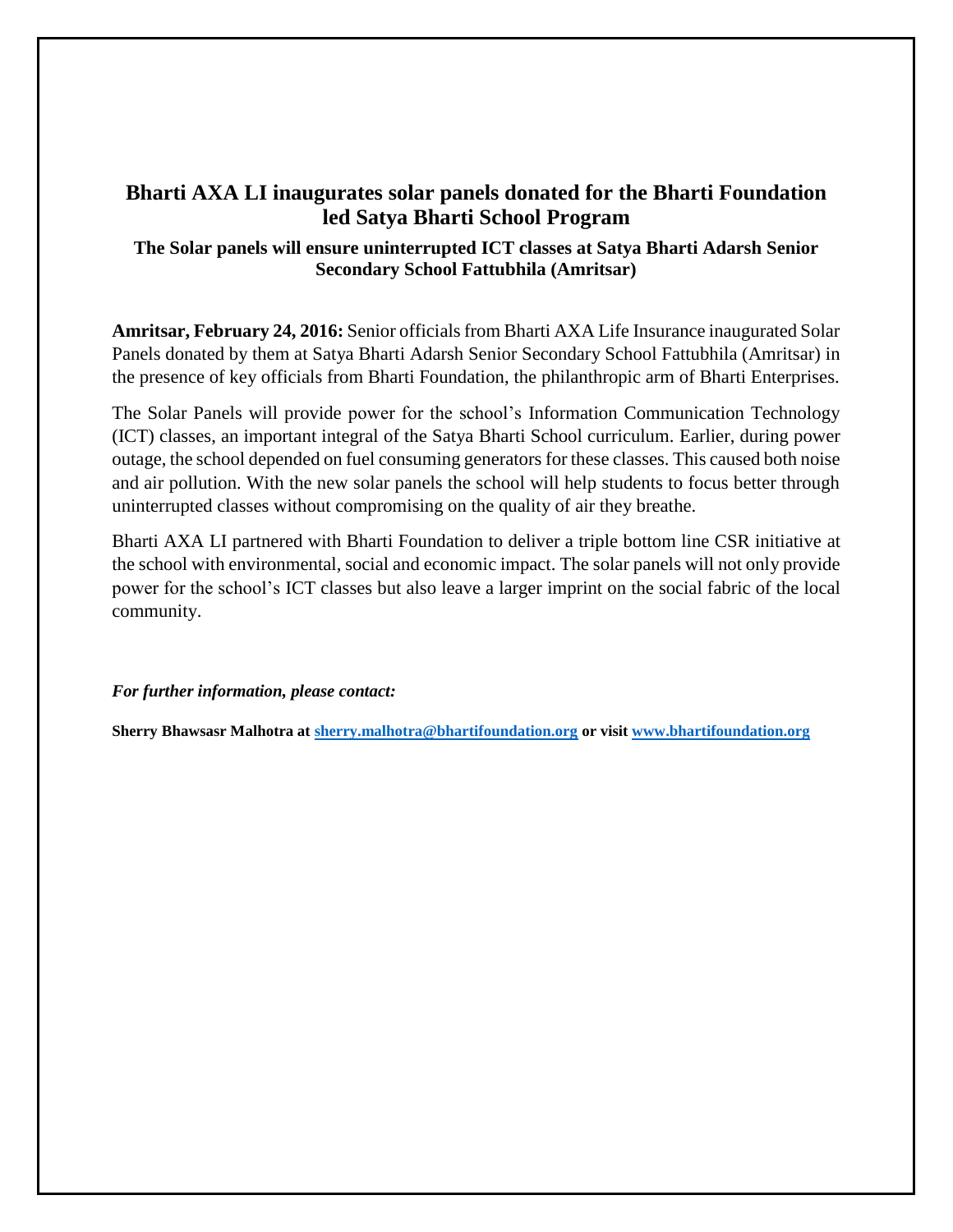#### **About Bharti Foundation:**

Bharti Foundation provides free education to underprivileged children in rural areas. Its Programs (Satya Bharti Schools, Satya Bharti Learning Centres, and Quality Support Program) presently reach out to over 73,000 children from socially and economically challenged backgrounds, with special focus on the girl child.

#### **Some of the initiatives of Bharti Foundation include:**

#### **The Satya Bharti School Program:**

The Satya Bharti School Program is the flagship program of Bharti Foundation. This rural education initiative provides free quality education to underprivileged children, with a special focus on the girl child. The program envisions transforming students into educated, confident, responsible and self-reliant employable citizens of India with a deep sense of commitment to their society. The program's reach is multi-pronged, encouraging active involvement of the rural community, parents of students and likeminded organizations working in the field of education in India. Making a lasting and sustainable impact on the community where schools are present and finding innovative solutions, through its primary and senior secondary schools, to create replicable and scalable components in the program ensures delivery of quality education. The Satya Bharti School program is being implemented with the intent to arrive at replicable and scalable components of quality education which may be adapted by the Government and other like-minded organizations. Reaching out to thousands of underprivileged children, the program, through its focus on holistic development, aims to bring forth a new generation of citizens eager to usher in positive change. Currently 249 primary/elementary Schools and five senior secondary schools are operational across Punjab, Rajasthan, Haryana, Uttar Pradesh, Tamil Nadu and West Bengal reaching out to 40,742 children and employing 1,642 teachers. Focusing on the girl child [49% girl students] and the weaker sections of society [75% of children from SC/ST/OBC Communities], the program is one of the largest end-to-end education initiatives by a corporate group in the country.

#### **Satya Bharti Learning Centres:**

Bharti Foundation has introduced the remedial/bridge courses program in close partnership with 'Educate A Child' - a global initiative. The program aims at bridging the education gap of out of school children and mainstream them into regular schools. The first phase of the program has been deployed in partnership with the Government of Rajasthan. Currently, 432 Education Volunteers are engaged in teaching 9,876 out of school children, of which 50% are girls, enrolled at 484\* Satya Bharti Learning Centres. Till now, 10,350 children have been mainstreamed, with the total impact reaching up to 22,251 children.

*\* 402 centres have been closed as most of the OOSC's in these villages have been mainstreamed (number included in overall impact); in some villages the count of OOSC's have dropped to such a low figure that it has gone below the minimum numbers required to run a centre, as per Government norms.* 

*45 Centres had to be closed because of unavailability of qualified education volunteers. 2 Centers were closed due to mass migration (in Madhya Pardesh).*

## **Satya Bharti Quality Support Program:**

This initiative envisages working with the government system and improving the quality of schools through need-based interventions. Bharti Foundation has taken the learning and best practices from the Satya Bharti Schools to the Government schools for improving the overall quality of schooling experience. The program aims to partner the Government schools and work along with its leadership and teachers to support them in their journey towards excellence. Currently, 25 government schools are under active implementation